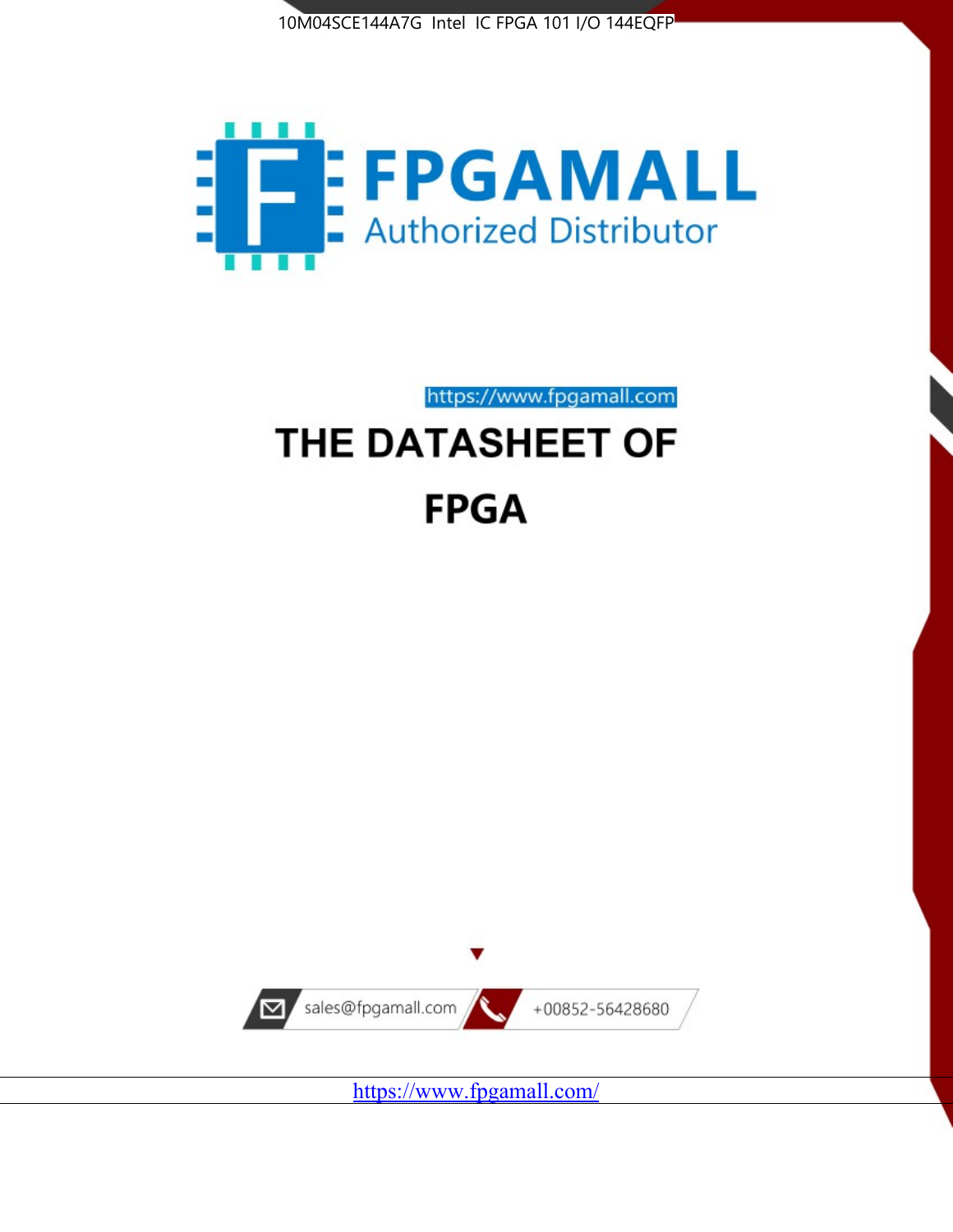10M04SCE144A7G Intel IC FPGA 101 I/O 144EQFP



# **Intel® MAX® 10 FPGA Device Overview**



**M10-OVERVIEW | 2017.12.15** Latest document on the web: **[PDF](https://www.altera.com/en_US/pdfs/literature/hb/max-10/m10_overview.pdf)** | **[HTML](https://www.altera.com/documentation/myt1396938463674.html)**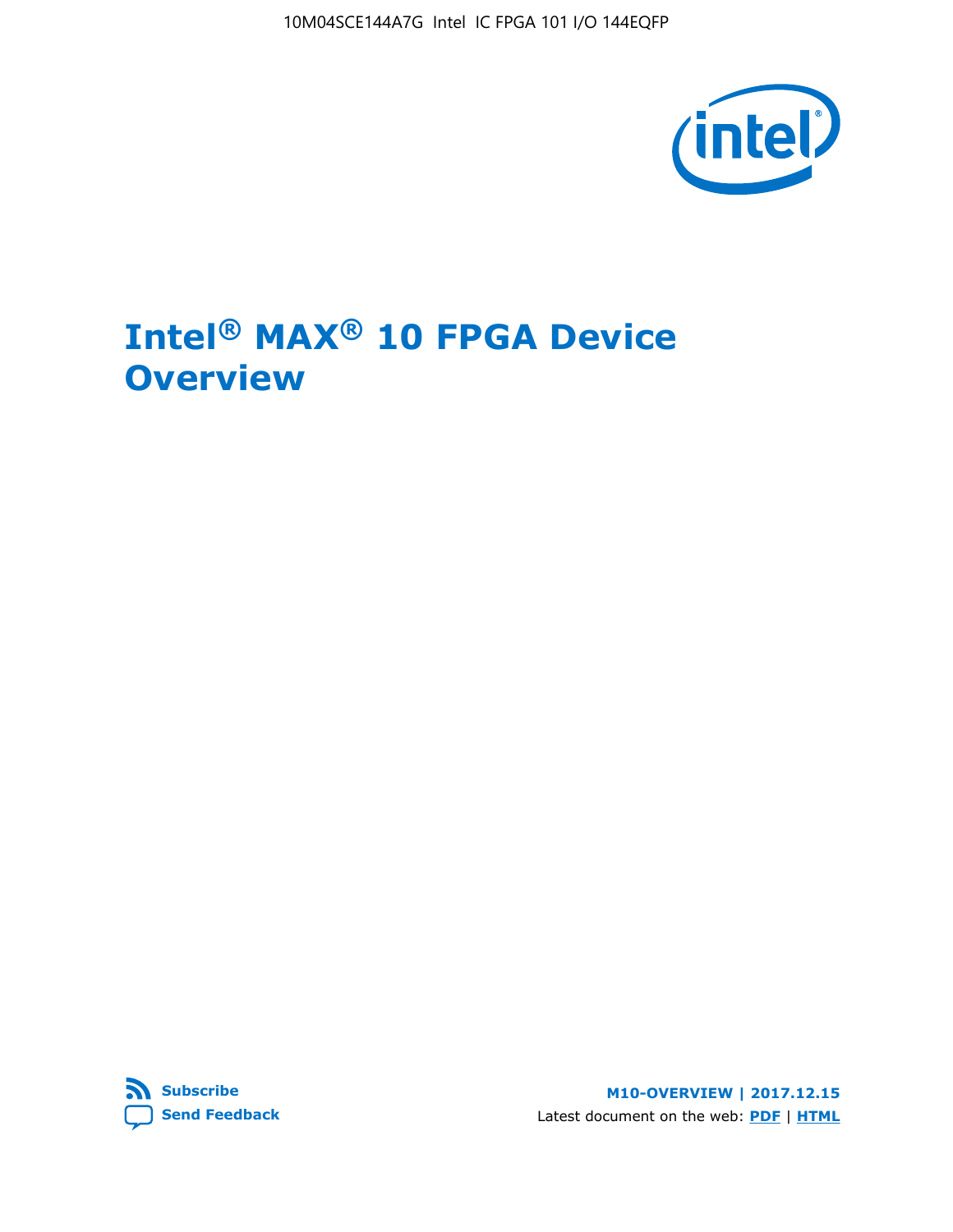

## **Contents**

| Intel® MAX® 10 FPGA Device Overview……………………………………………………………………………3  |  |
|--------------------------------------------------------------------|--|
|                                                                    |  |
|                                                                    |  |
|                                                                    |  |
|                                                                    |  |
|                                                                    |  |
|                                                                    |  |
|                                                                    |  |
|                                                                    |  |
|                                                                    |  |
|                                                                    |  |
|                                                                    |  |
|                                                                    |  |
|                                                                    |  |
|                                                                    |  |
|                                                                    |  |
|                                                                    |  |
|                                                                    |  |
|                                                                    |  |
|                                                                    |  |
| Document Revision History for Intel MAX 10 FPGA Device Overview 13 |  |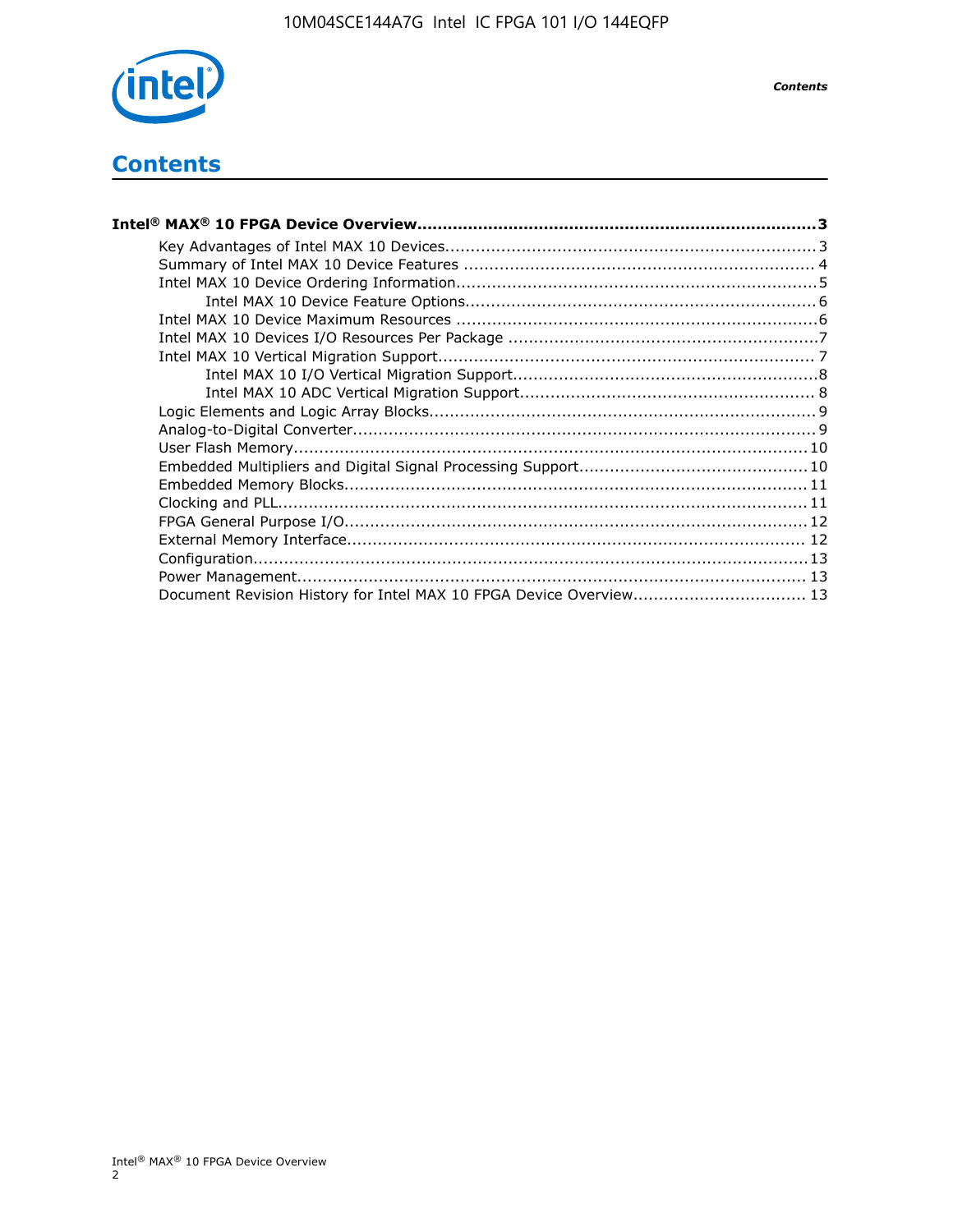

# **Intel® MAX® 10 FPGA Device Overview**

Intel® MAX® 10 devices are single-chip, non-volatile low-cost programmable logic devices (PLDs) to integrate the optimal set of system components.

The highlights of the Intel MAX 10 devices include:

- Internally stored dual configuration flash
- User flash memory
- Instant on support
- Integrated analog-to-digital converters (ADCs)
- Single-chip Nios II soft core processor support

Intel MAX 10 devices are the ideal solution for system management, I/O expansion, communication control planes, industrial, automotive, and consumer applications.

#### **Related Links**

[Intel MAX 10 FPGA Device Datasheet](https://www.altera.com/documentation/mcn1397700832153.html#mcn1397643748870)

## **Key Advantages of Intel MAX 10 Devices**

#### **Table 1. Key Advantages of Intel MAX 10 Devices**

| <b>Advantage</b>               | <b>Supporting Feature</b>                                                                                                                                                                                  |  |  |  |
|--------------------------------|------------------------------------------------------------------------------------------------------------------------------------------------------------------------------------------------------------|--|--|--|
| Simple and fast configuration  | Secure on-die flash memory enables device configuration in less than 10 ms                                                                                                                                 |  |  |  |
| Flexibility and integration    | Single device integrating PLD logic, RAM, flash memory, digital signal<br>processing (DSP), ADC, phase-locked loop (PLL), and I/Os<br>Small packages available from 3 mm $\times$ 3 mm                     |  |  |  |
| Low power                      | Sleep mode—significant standby power reduction and resumption in less than<br>$1 \text{ ms}$<br>Longer battery life-resumption from full power-off in less than 10 ms                                      |  |  |  |
| 20-year-estimated life cycle   | Built on TSMC's 55 nm embedded flash process technology                                                                                                                                                    |  |  |  |
| High productivity design tools | Intel Quartus <sup>®</sup> Prime Lite edition (no cost license)<br>Platform Designer (Standard) system integration tool<br>DSP Builder for Intel FPGAs<br>Nios <sup>®</sup> II Embedded Design Suite (EDS) |  |  |  |

Intel Corporation. All rights reserved. Intel, the Intel logo, Altera, Arria, Cyclone, Enpirion, MAX, Nios, Quartus and Stratix words and logos are trademarks of Intel Corporation or its subsidiaries in the U.S. and/or other countries. Intel warrants performance of its FPGA and semiconductor products to current specifications in accordance with Intel's standard warranty, but reserves the right to make changes to any products and services at any time without notice. Intel assumes no responsibility or liability arising out of the application or use of any information, product, or service described herein except as expressly agreed to in writing by Intel. Intel customers are advised to obtain the latest version of device specifications before relying on any published information and before placing orders for products or services. \*Other names and brands may be claimed as the property of others.

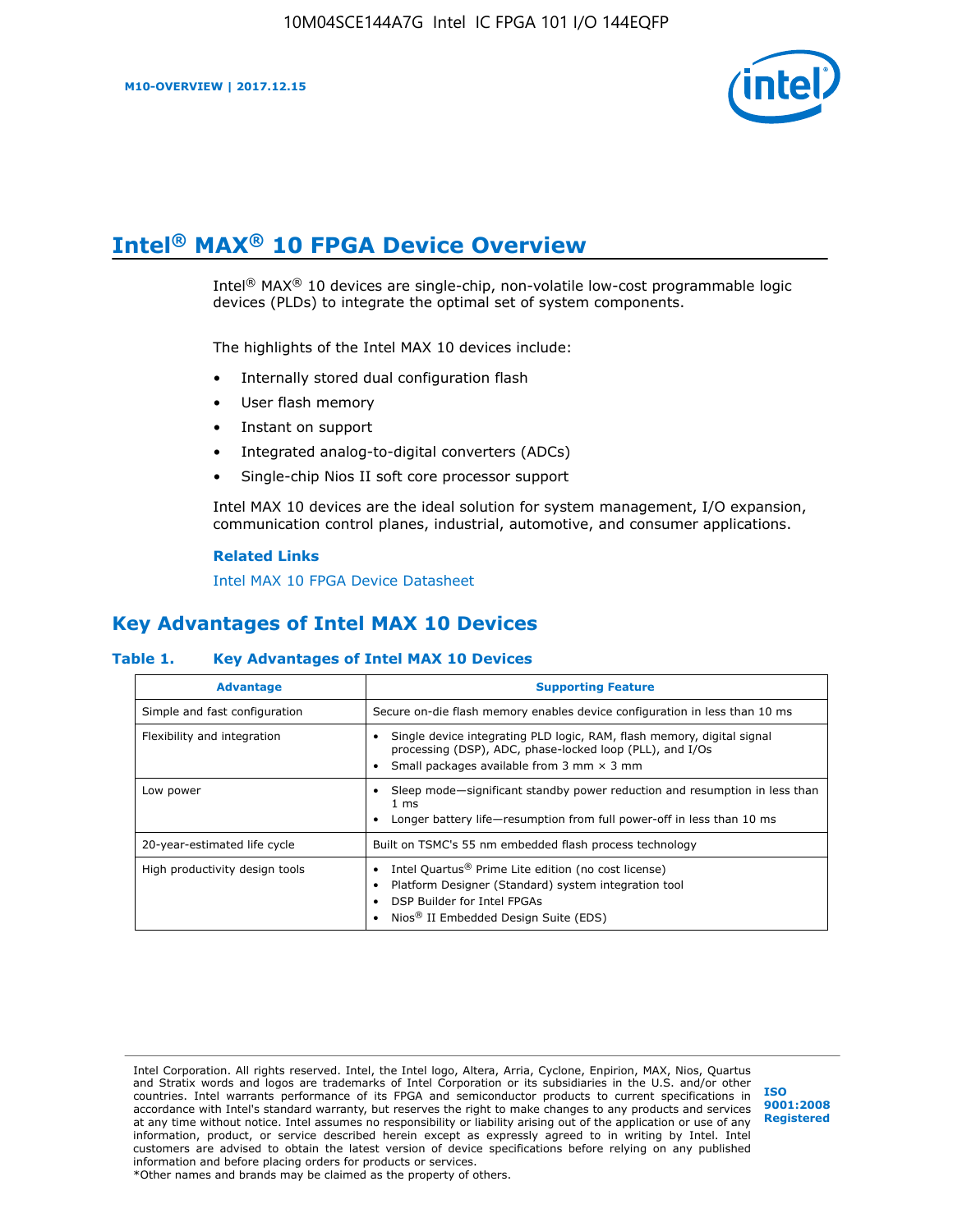

## **Summary of Intel MAX 10 Device Features**

### **Table 2. Summary of Features for Intel MAX 10 Devices**

| <b>Feature</b>                       | <b>Description</b>                                                                                                                                                                                                                                                                            |
|--------------------------------------|-----------------------------------------------------------------------------------------------------------------------------------------------------------------------------------------------------------------------------------------------------------------------------------------------|
| Technology                           | 55 nm TSMC Embedded Flash (Flash + SRAM) process technology                                                                                                                                                                                                                                   |
| Packaging                            | Low cost, small form factor packages-support multiple packaging<br>technologies and pin pitches<br>Multiple device densities with compatible package footprints for seamless<br>migration between different device densities<br>RoHS6-compliant                                               |
| Core architecture                    | 4-input look-up table (LUT) and single register logic element (LE)<br>$\bullet$<br>LEs arranged in logic array block (LAB)<br>$\bullet$<br>Embedded RAM and user flash memory<br>$\bullet$<br>Clocks and PLLs<br>$\bullet$<br>Embedded multiplier blocks<br>General purpose I/Os<br>$\bullet$ |
| Internal memory blocks               | M9K-9 kilobits (Kb) memory blocks<br>$\bullet$<br>Cascadable blocks to create RAM, dual port, and FIFO functions<br>$\bullet$                                                                                                                                                                 |
| User flash memory (UFM)              | User accessible non-volatile storage<br>$\bullet$<br>High speed operating frequency<br>$\bullet$<br>Large memory size<br>$\bullet$<br>High data retention<br>$\bullet$<br>Multiple interface option                                                                                           |
| Embedded multiplier blocks           | One $18 \times 18$ or two 9 $\times$ 9 multiplier modes<br>$\bullet$<br>Cascadable blocks enabling creation of filters, arithmetic functions, and image<br>processing pipelines                                                                                                               |
| <b>ADC</b>                           | 12-bit successive approximation register (SAR) type<br>$\bullet$<br>Up to 17 analog inputs<br>$\bullet$<br>Cumulative speed up to 1 million samples per second (MSPS)<br>Integrated temperature sensing capability                                                                            |
| Clock networks                       | Global clocks support<br>$\bullet$<br>High speed frequency in clock network                                                                                                                                                                                                                   |
| Internal oscillator                  | Built-in internal ring oscillator                                                                                                                                                                                                                                                             |
| PLLs                                 | Analog-based<br>Low jitter<br>$\bullet$<br>High precision clock synthesis<br>$\bullet$<br>Clock delay compensation<br>$\bullet$<br>Zero delay buffering<br>$\bullet$<br>Multiple output taps<br>$\bullet$                                                                                     |
| General-purpose I/Os (GPIOs)         | • Multiple I/O standards support<br>On-chip termination (OCT)<br>$\bullet$<br>Up to 830 megabits per second (Mbps) LVDS receiver, 800 Mbps LVDS<br>transmitter                                                                                                                                |
| External memory interface (EMIF) (1) | Supports up to 600 Mbps external memory interfaces:<br>continued                                                                                                                                                                                                                              |

<sup>(1)</sup> EMIF is only supported in selected Intel MAX 10 device density and package combinations. Refer to the *External Memory Interface User Guide* for more information.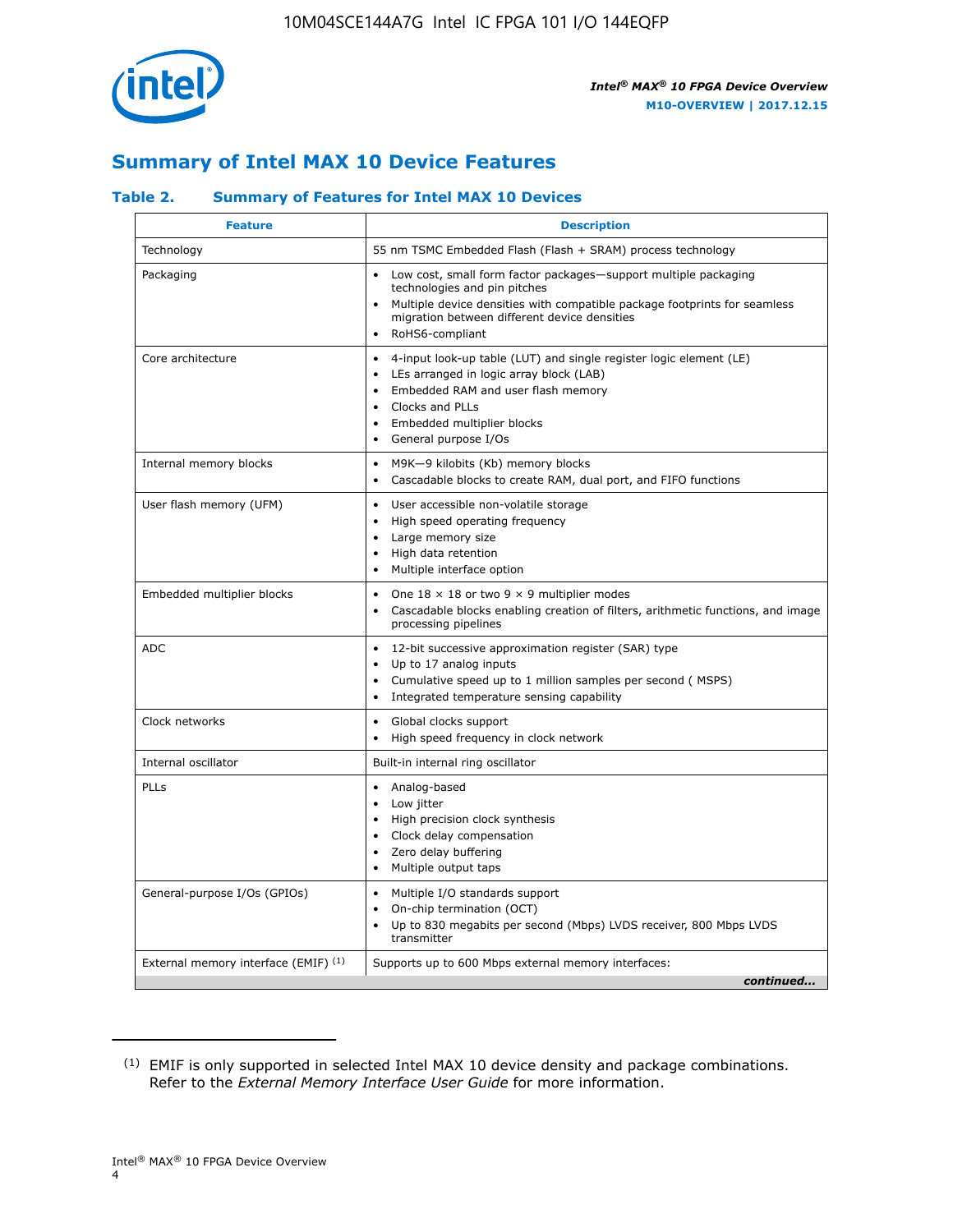

| <b>Feature</b>                | <b>Description</b>                                                                                                                                                                                                                                                                                                                                                                                                                               |  |  |  |
|-------------------------------|--------------------------------------------------------------------------------------------------------------------------------------------------------------------------------------------------------------------------------------------------------------------------------------------------------------------------------------------------------------------------------------------------------------------------------------------------|--|--|--|
|                               | DDR3, DDR3L, DDR2, LPDDR2 (on 10M16, 10M25, 10M40, and 10M50.)<br>SRAM (Hardware support only)<br><i>Note:</i> For 600 Mbps performance, -6 device speed grade is required.<br>Performance varies according to device grade (commercial, industrial, or<br>automotive) and device speed grade $(-6 \text{ or } -7)$ . Refer to the <i>Intel MAX</i><br>10 FPGA Device Datasheet or External Memory Interface Spec Estimator<br>for more details. |  |  |  |
| Configuration                 | Internal configuration<br>JTAG<br>٠<br>Advanced Encryption Standard (AES) 128-bit encryption and compression<br>options<br>Flash memory data retention of 20 years at 85 $^{\circ}$ C                                                                                                                                                                                                                                                            |  |  |  |
| Flexible power supply schemes | Single- and dual-supply device options<br>Dynamically controlled input buffer power down<br>Sleep mode for dynamic power reduction                                                                                                                                                                                                                                                                                                               |  |  |  |

## **Intel MAX 10 Device Ordering Information**

#### **Figure 1. Sample Ordering Code and Available Options for Intel MAX 10 Devices**



*Note:* The –I6 and –A6 speed grades of the Intel MAX 10 FPGA devices are not available by default in the Intel Quartus Prime software. Contact your local Intel sales representatives for support.

#### **Related Links**

#### [Intel FPGA Product Selector](http://www.altera.com/products/selector/psg-selector.html)

Provides the latest information about Intel FPGAs.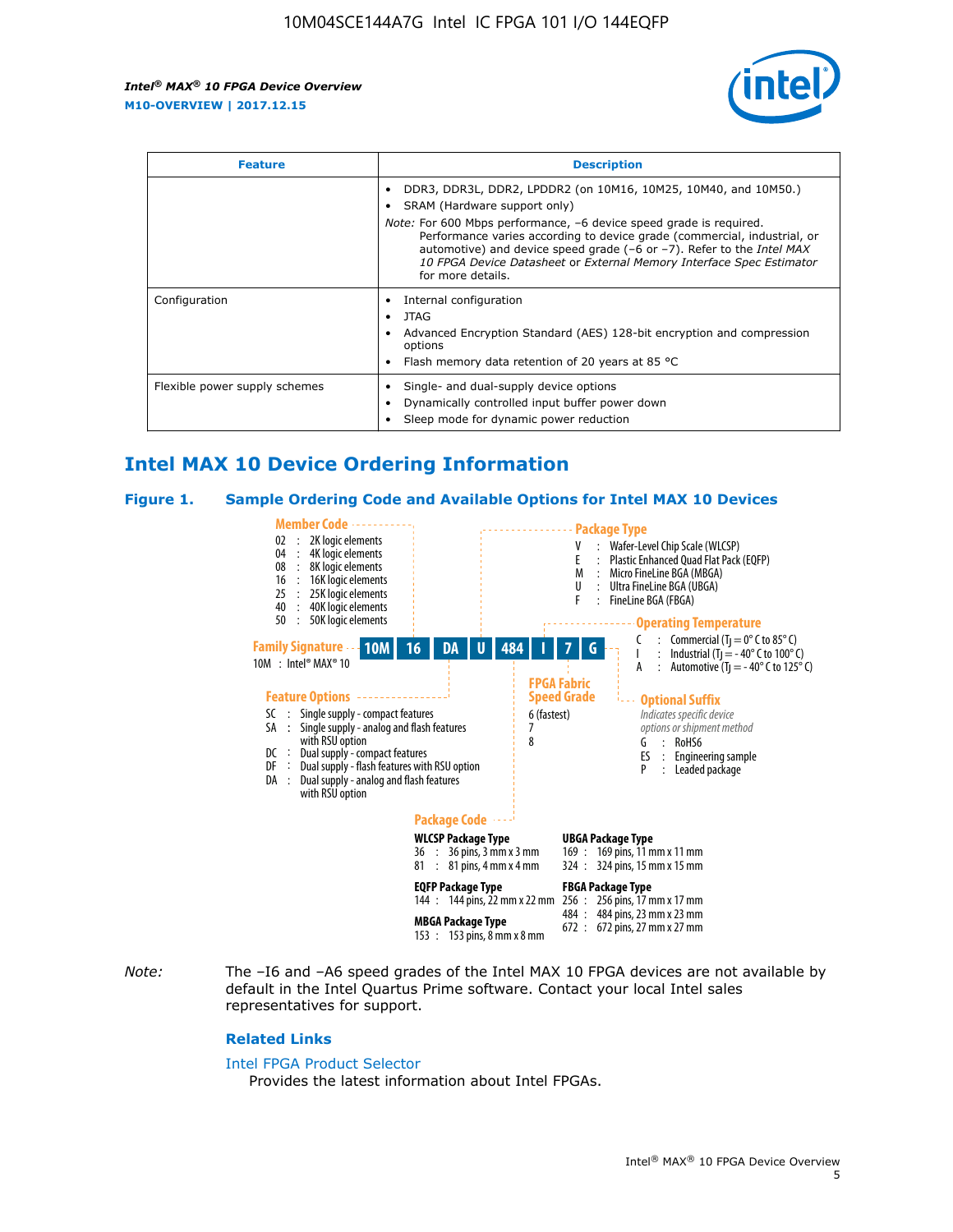

## **Intel MAX 10 Device Feature Options**

### **Table 3. Feature Options for Intel MAX 10 Devices**

| <b>Option</b> | <b>Feature</b>                                                                                                                                                                          |
|---------------|-----------------------------------------------------------------------------------------------------------------------------------------------------------------------------------------|
| Compact       | Devices with core architecture featuring single configuration image with self-configuration capability                                                                                  |
| Flash         | Devices with core architecture featuring:<br>Dual configuration image with self-configuration capability<br>Remote system upgrade capability<br>Memory initialization                   |
| Analog        | Devices with core architecture featuring:<br>Dual configuration image with self-configuration capability<br>Remote system upgrade capability<br>Memory initialization<br>Integrated ADC |

## **Intel MAX 10 Device Maximum Resources**

## **Table 4. Maximum Resource Counts for Intel MAX 10 Devices**

| <b>Resource</b>                     |                            |              |                |              | <b>Device</b>  |                |              |                |
|-------------------------------------|----------------------------|--------------|----------------|--------------|----------------|----------------|--------------|----------------|
|                                     |                            | <b>10M02</b> | 10M04          | <b>10M08</b> | <b>10M16</b>   | <b>10M25</b>   | <b>10M40</b> | <b>10M50</b>   |
|                                     | Logic Elements (LE) (K)    | 2            | 4              | 8            | 16             | 25             | 40           | 50             |
| M9K Memory (Kb)                     |                            | 108          | 189            | 378          | 549            | 675            | 1,260        | 1,638          |
|                                     | User Flash Memory (Kb) (2) | 96           | 1,248          | 1,376        | 2,368          | 3,200          | 5,888        | 5,888          |
| $18 \times 18$ Multiplier           |                            | 16           | 20             | 24           | 45             | 55             | 125          | 144            |
| <b>PLL</b>                          |                            | 2            | $\overline{2}$ | 2            | $\overline{4}$ | $\overline{4}$ | 4            | $\overline{4}$ |
| GPIO                                |                            | 246          | 246            | 250          | 320            | 360            | 500          | 500            |
| <b>LVDS</b>                         | Dedicated<br>Transmitter   | 15           | 15             | 15           | 22             | 24             | 30           | 30             |
|                                     | Emulated<br>Transmitter    | 114          | 114            | 116          | 151            | 171            | 241          | 241            |
|                                     | Dedicated Receiver         | 114          | 114            | 116          | 151            | 171            | 241          | 241            |
| <b>Internal Configuration Image</b> |                            | $\mathbf{1}$ | $\overline{2}$ | 2            | $\overline{2}$ | $\overline{2}$ | 2            | $\overline{2}$ |
| ADC                                 |                            |              | 1              | $\mathbf{1}$ | $\mathbf{1}$   | 2              | 2            | 2              |

<sup>(2)</sup> The maximum possible value including user flash memory and configuration flash memory. For more information, refer to [Intel MAX 10 User Flash Memory User Guide](https://www.altera.com/documentation/vgo1395753117436.html#vgo1395811844282).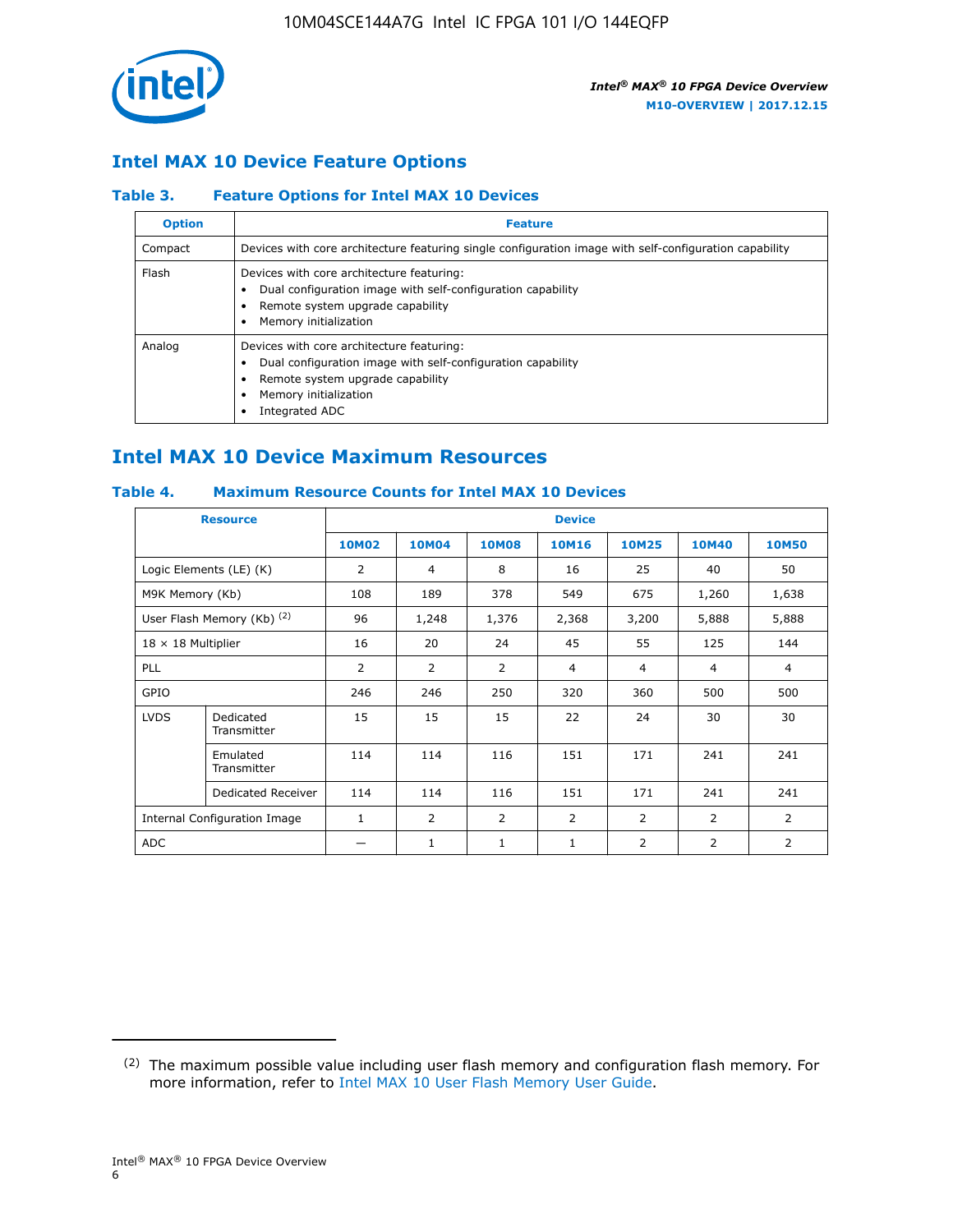

## **Intel MAX 10 Devices I/O Resources Per Package**

#### **Table 5. Package Plan for Intel MAX 10 Single Power Supply Devices**

| <b>Device</b> |                   | <b>Package</b>                     |                      |                                      |                                      |  |  |  |
|---------------|-------------------|------------------------------------|----------------------|--------------------------------------|--------------------------------------|--|--|--|
|               | <b>Type</b>       | M153<br>153-pin MBGA               | U169<br>169-pin UBGA | <b>U324</b><br>324-pin UBGA          | E144<br>144-pin EQFP                 |  |  |  |
|               | <b>Size</b>       | $8 \text{ mm} \times 8 \text{ mm}$ | 11 mm $\times$ 11 mm | $15 \text{ mm} \times 15 \text{ mm}$ | $22 \text{ mm} \times 22 \text{ mm}$ |  |  |  |
|               | <b>Ball Pitch</b> | $0.5$ mm                           | $0.8$ mm             | $0.8$ mm                             | $0.5$ mm                             |  |  |  |
| 10M02         |                   | 112                                | 130                  | 246                                  | 101                                  |  |  |  |
| 10M04         |                   | 112                                | 130                  | 246                                  | 101                                  |  |  |  |
| 10M08         |                   | 112                                | 130                  | 246                                  | 101                                  |  |  |  |
| 10M16         |                   |                                    | 130                  | 246                                  | 101                                  |  |  |  |
| 10M25         |                   |                                    |                      |                                      | 101                                  |  |  |  |
| 10M40         |                   |                                    |                      |                                      | 101                                  |  |  |  |
| 10M50         |                   |                                    |                      |                                      | 101                                  |  |  |  |

## **Table 6. Package Plan for Intel MAX 10 Dual Power Supply Devices**

| <b>Device</b> |                   | <b>Package</b> |                                                 |                                                                    |                         |                           |                             |  |  |
|---------------|-------------------|----------------|-------------------------------------------------|--------------------------------------------------------------------|-------------------------|---------------------------|-----------------------------|--|--|
|               | <b>Type</b>       | <b>V36</b>     | <b>V81</b>                                      | <b>U324</b><br>36-pin WLCSP 81-pin WLCSP 324-pin UBGA 256-pin FBGA | <b>F256</b>             | F484<br>484-pin FBGA      | <b>F672</b><br>672-pin FBGA |  |  |
|               | <b>Size</b>       |                | $3$ mm $\times$ 3 mm $\vert$ 4 mm $\times$ 4 mm | $15$ mm $\times$ 15<br>mm                                          | 17 mm $\times$ 17<br>mm | $23$ mm $\times$ 23<br>mm | $27$ mm $\times$ 27<br>mm   |  |  |
|               | <b>Ball Pitch</b> | $0.4$ mm       | $0.4$ mm                                        | $0.8$ mm                                                           | 1.0 <sub>mm</sub>       | 1.0 <sub>mm</sub>         | 1.0 <sub>mm</sub>           |  |  |
| 10M02         |                   | 27             |                                                 | 160                                                                |                         |                           |                             |  |  |
| 10M04         |                   |                |                                                 | 246                                                                | 178                     |                           |                             |  |  |
| 10M08         |                   |                | 56                                              | 246                                                                | 178                     | 250                       |                             |  |  |
| 10M16         |                   |                |                                                 | 246                                                                | 178                     | 320                       |                             |  |  |
| 10M25         |                   |                |                                                 |                                                                    | 178                     | 360                       |                             |  |  |
| 10M40         |                   |                |                                                 |                                                                    | 178                     | 360                       | 500                         |  |  |
| 10M50         |                   |                |                                                 |                                                                    | 178                     | 360                       | 500                         |  |  |

## **Related Links**

- [Intel MAX 10 General Purpose I/O User Guide](https://www.altera.com/documentation/sam1393999966669.html#sam1394000084476)
- [Intel MAX 10 High-Speed LVDS I/O User Guide](https://www.altera.com/documentation/sam1394433606063.html#sam1394433911642)

## **Intel MAX 10 Vertical Migration Support**

Vertical migration supports the migration of your design to other Intel MAX 10 devices of different densities in the same package with similar I/O and ADC resources.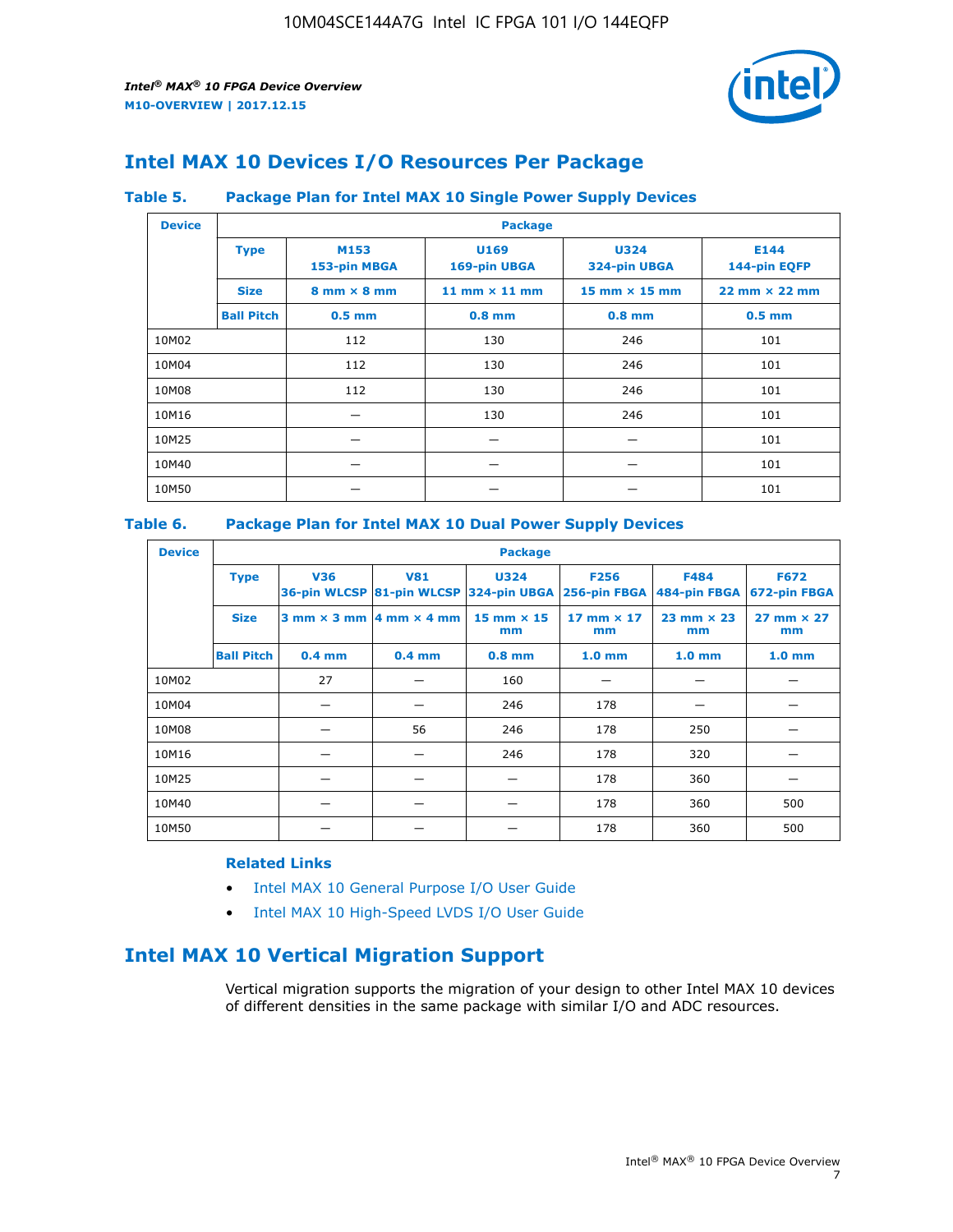

## **Intel MAX 10 I/O Vertical Migration Support**

#### **Figure 2. Migration Capability Across Intel MAX 10 Devices**

- The arrows indicate the migration paths. The devices included in each vertical migration path are shaded. Non-migratable devices are omitted. Some packages have several migration paths. Devices with lesser I/O resources in the same path have lighter shades.
- To achieve the full I/O migration across product lines in the same migration path, restrict I/Os usage to match the product line with the lowest I/O count.

|               | Package                          |            |      |      |             |      |                                    |      |      |
|---------------|----------------------------------|------------|------|------|-------------|------|------------------------------------|------|------|
| <b>Device</b> | <b>V36</b>                       | <b>V81</b> | M153 | U169 | <b>U324</b> | F256 | E144                               | F484 | F672 |
| 10M02         |                                  |            |      |      | 7           |      |                                    |      |      |
| 10M04         |                                  |            |      |      |             |      |                                    |      |      |
| 10M08         |                                  |            |      |      |             |      |                                    |      |      |
| 10M16         |                                  |            |      |      |             |      |                                    |      |      |
| 10M25         |                                  |            |      |      |             |      |                                    |      |      |
| 10M40         |                                  |            |      |      |             |      |                                    |      |      |
| 10M50         |                                  |            |      |      |             |      |                                    |      |      |
|               | <b>Dual Power Supply Devices</b> |            |      |      |             |      | <b>Single Power Supply Devices</b> |      |      |

*Note:* To verify the pin migration compatibility, use the Pin Migration View window in the Intel Quartus Prime software Pin Planner.

## **Intel MAX 10 ADC Vertical Migration Support**

#### **Figure 3. ADC Vertical Migration Across Intel MAX 10 Devices**

The arrows indicate the ADC migration paths. The devices included in each vertical migration path are shaded.

|                                                                                                                                                                                                                         | Package          |      |      |                  |      |             |      |  |  |
|-------------------------------------------------------------------------------------------------------------------------------------------------------------------------------------------------------------------------|------------------|------|------|------------------|------|-------------|------|--|--|
| <b>Device</b>                                                                                                                                                                                                           | M <sub>153</sub> | U169 | U324 | F <sub>256</sub> | E144 | <b>F484</b> | F672 |  |  |
| 10M04                                                                                                                                                                                                                   |                  |      |      |                  |      |             |      |  |  |
| 10M08                                                                                                                                                                                                                   |                  |      |      |                  |      |             |      |  |  |
| 10M16                                                                                                                                                                                                                   |                  |      |      |                  |      |             |      |  |  |
| 10M25                                                                                                                                                                                                                   |                  |      |      |                  |      |             |      |  |  |
| 10M40                                                                                                                                                                                                                   |                  |      |      |                  |      |             |      |  |  |
| 10M50                                                                                                                                                                                                                   |                  |      |      |                  |      |             |      |  |  |
| <b>Dual ADC Device:</b> Each ADC (ADC1 and ADC2) supports 1 dedicated analog input pin and 8 dual function pins.<br>Single ADC Device: Single ADC that supports 1 dedicated analog input pin and 16 dual function pins. |                  |      |      |                  |      |             |      |  |  |

**Single ADC Device:** Single ADC that supports 1 dedicated analog input pin and 8 dual function pins.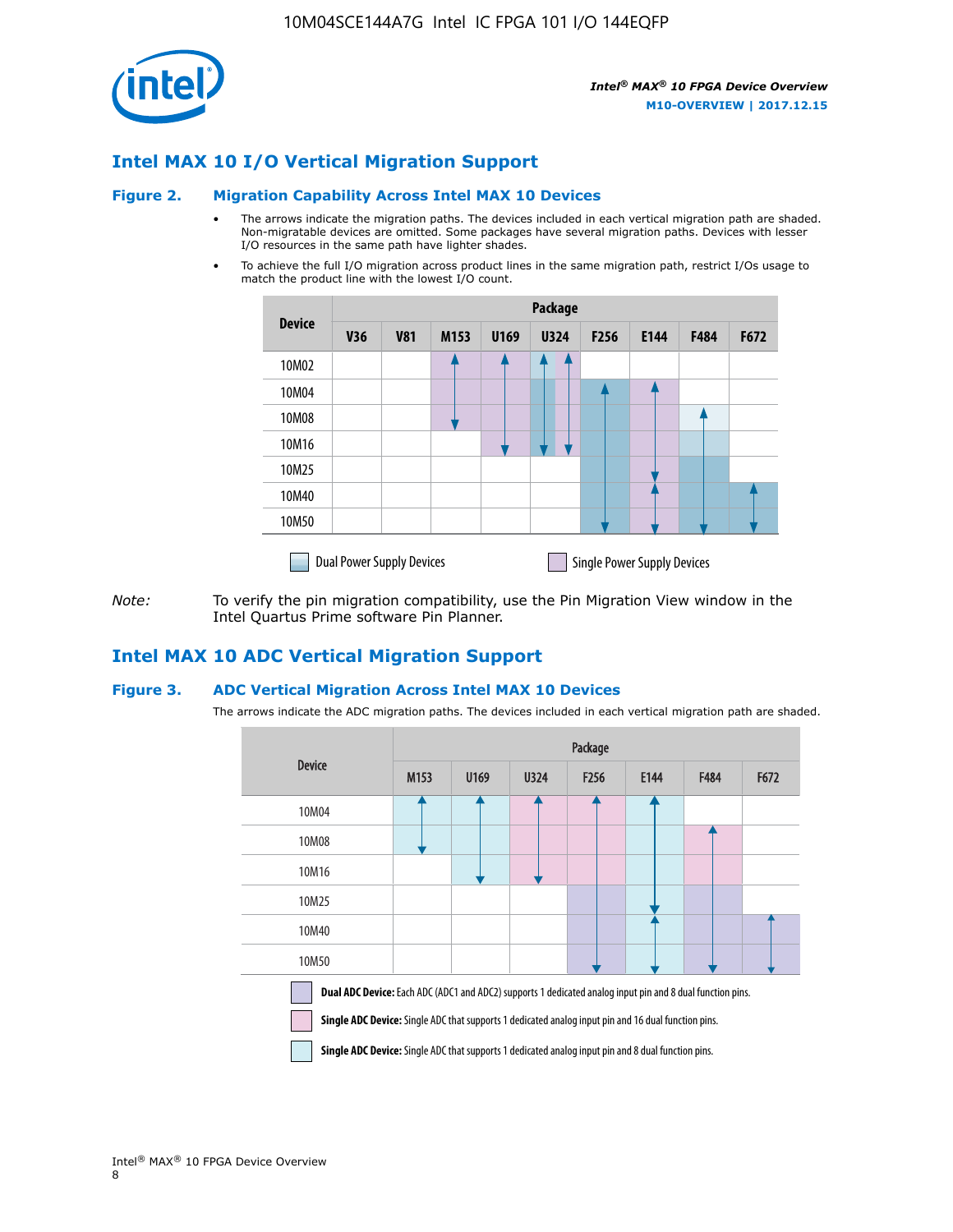

## **Table 7. Pin Migration Conditions for ADC Migration**

| <b>Source</b>     | <b>Target</b>     | <b>Migratable Pins</b>                                                                                            |
|-------------------|-------------------|-------------------------------------------------------------------------------------------------------------------|
| Single ADC device | Single ADC device | You can migrate all ADC input pins                                                                                |
| Dual ADC device   | Dual ADC device   |                                                                                                                   |
| Single ADC device | Dual ADC device   | One dedicated analog input pin.                                                                                   |
| Dual ADC device   | Single ADC device | Eight dual function pins from the ADC1 block of the<br>٠<br>source device to the ADC1 block of the target device. |

## **Logic Elements and Logic Array Blocks**

The LAB consists of 16 logic elements (LE) and a LAB-wide control block. An LE is the smallest unit of logic in the Intel MAX 10 device architecture. Each LE has four inputs, a four-input look-up table (LUT), a register, and output logic. The four-input LUT is a function generator that can implement any function with four variables.

#### **Figure 4. Intel MAX 10 Device Family LEs**



## **Analog-to-Digital Converter**

Intel MAX 10 devices feature up to two ADCs. You can use the ADCs to monitor many different signals, including on-chip temperature.

#### **Table 8. ADC Features**

| <b>Feature</b>             | <b>Description</b>                                                                                                                                                                                  |
|----------------------------|-----------------------------------------------------------------------------------------------------------------------------------------------------------------------------------------------------|
| 12-bit resolution          | Translates analog signal to digital data for information processing, computing,<br>data transmission, and control systems<br>Provides a 12-bit digital representation of the observed analog signal |
| Up to 1 MSPS sampling rate | Monitors single-ended external inputs with a cumulative sampling rate of 25<br>kilosamples per second to 1 MSPS in normal mode                                                                      |
|                            |                                                                                                                                                                                                     |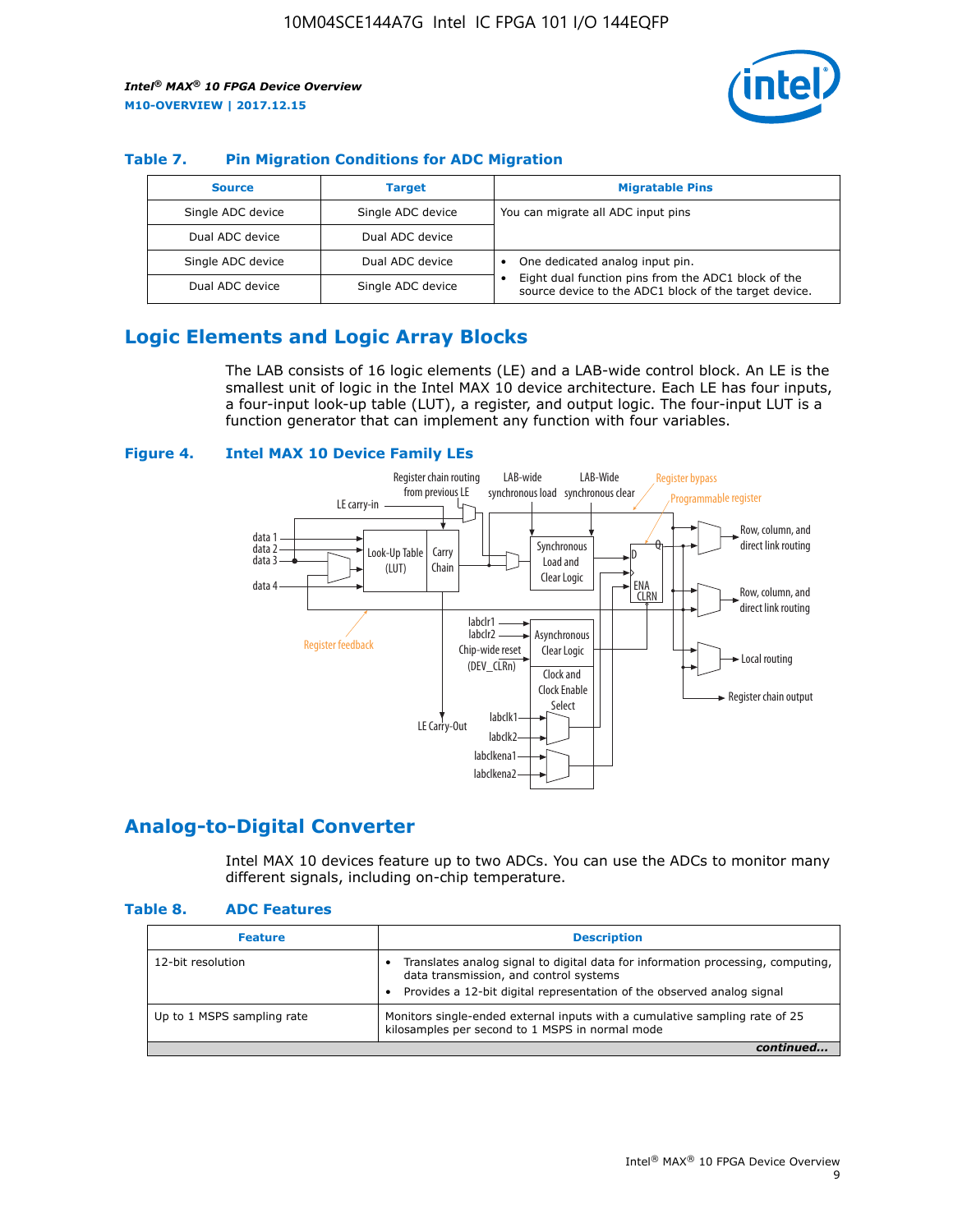

| <b>Feature</b>                                                  | <b>Description</b>                                                                                                                         |
|-----------------------------------------------------------------|--------------------------------------------------------------------------------------------------------------------------------------------|
| Up to 17 single-ended external inputs<br>for single ADC devices | One dedicated analog and 16 dual function input pins                                                                                       |
| Up to 18 single-ended external inputs<br>for dual ADC devices   | One dedicated analog and eight dual-function input pins in each ADC block<br>٠<br>Simultaneous measurement capability for dual ADC devices |
| On-chip temperature sensor                                      | Monitors external temperature data input with a sampling rate of up to 50<br>kilosamples per second                                        |

## **User Flash Memory**

The user flash memory (UFM) block in Intel MAX 10 devices stores non-volatile information.

UFM provides an ideal storage solution that you can access using Avalon Memory-Mapped (Avalon-MM) slave interface protocol.

#### **Table 9. UFM Features**

| <b>Features</b>     | <b>Capacity</b>                                                             |
|---------------------|-----------------------------------------------------------------------------|
| Endurance           | Counts to at least 10,000 program/erase cycles                              |
| Data retention      | 20 years at 85 $^{\circ}$ C<br>٠<br>10 years at 100 °C<br>$\bullet$         |
| Operating frequency | Maximum 116 MHz for parallel interface and 7.25 MHz for<br>serial interface |
| Data length         | Stores data up to 32 bits length in parallel                                |

## **Embedded Multipliers and Digital Signal Processing Support**

Intel MAX 10 devices support up to 144 embedded multiplier blocks. Each block supports one individual  $18 \times 18$ -bit multiplier or two individual  $9 \times 9$ -bit multipliers.

With the combination of on-chip resources and external interfaces in Intel MAX 10 devices, you can build DSP systems with high performance, low system cost, and low power consumption.

You can use the Intel MAX 10 device on its own or as a DSP device co-processor to improve price-to-performance ratios of DSP systems.

You can control the operation of the embedded multiplier blocks using the following options:

- Parameterize the relevant IP cores with the Intel Quartus Prime parameter editor
- Infer the multipliers directly with VHDL or Verilog HDL

System design features provided for Intel MAX 10 devices: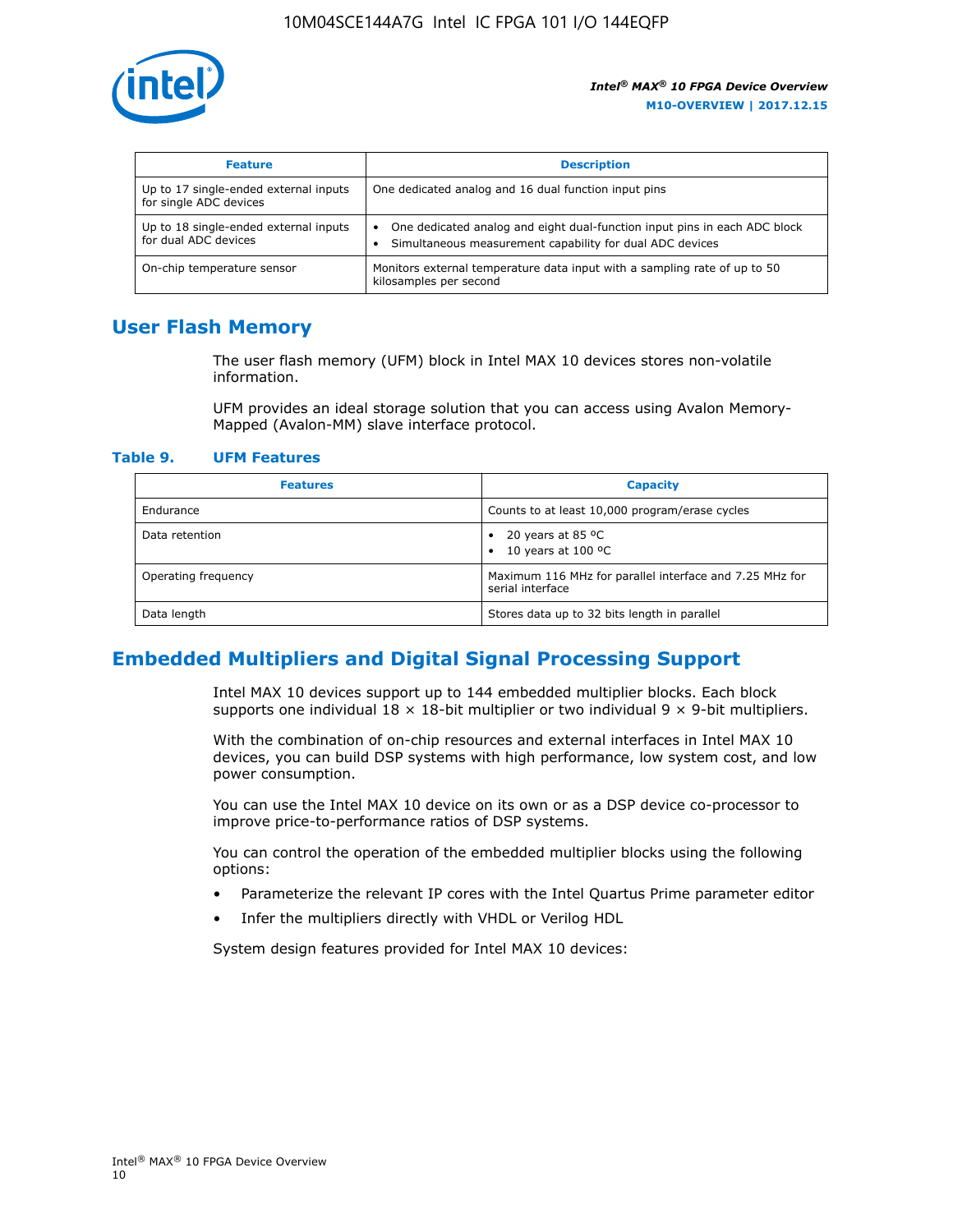

- DSP IP cores:
	- Common DSP processing functions such as finite impulse response (FIR), fast Fourier transform (FFT), and numerically controlled oscillator (NCO) functions
	- Suites of common video and image processing functions
- Complete reference designs for end-market applications
- DSP Builder for Intel FPGAs interface tool between the Intel Quartus Prime software and the MathWorks Simulink and MATLAB design environments
- DSP development kits

## **Embedded Memory Blocks**

The embedded memory structure consists of M9K memory blocks columns. Each M9K memory block of a Intel MAX 10 device provides 9 Kb of on-chip memory capable of operating at up to 284 MHz. The embedded memory structure consists of M9K memory blocks columns. Each M9K memory block of a Intel MAX 10 device provides 9 Kb of on-chip memory. You can cascade the memory blocks to form wider or deeper logic structures.

You can configure the M9K memory blocks as RAM, FIFO buffers, or ROM.

The Intel MAX 10 device memory blocks are optimized for applications such as high throughput packet processing, embedded processor program, and embedded data storage.

| <b>Operation Modes</b> | <b>Port Widths</b>                                                                       |
|------------------------|------------------------------------------------------------------------------------------|
| Single port            | $x1, x2, x4, x8, x9, x16, x18, x32, and x36$                                             |
| Simple dual port       | $x1, x2, x4, x8, x9, x16, x18, x32, and x36$                                             |
| True dual port         | $\times$ 1, $\times$ 2, $\times$ 4, $\times$ 8, $\times$ 9, $\times$ 16, and $\times$ 18 |

#### **Table 10. M9K Operation Modes and Port Widths**

## **Clocking and PLL**

Intel MAX 10 devices offer the following resources: global clock (GCLK) networks and phase-locked loops (PLLs) with a 116-MHz built-in oscillator.

Intel MAX 10 devices support up to 20 global clock (GCLK) networks with operating frequency up to 450 MHz. The GCLK networks have high drive strength and low skew.

The PLLs provide robust clock management and synthesis for device clock management, external system clock management, and I/O interface clocking. The high precision and low jitter PLLs offers the following features:

- Reduction in the number of oscillators required on the board
- Reduction in the device clock pins through multiple clock frequency synthesis from a single reference clock source
- Frequency synthesis
- On-chip clock de-skew
- Jitter attenuation
- Dynamic phase-shift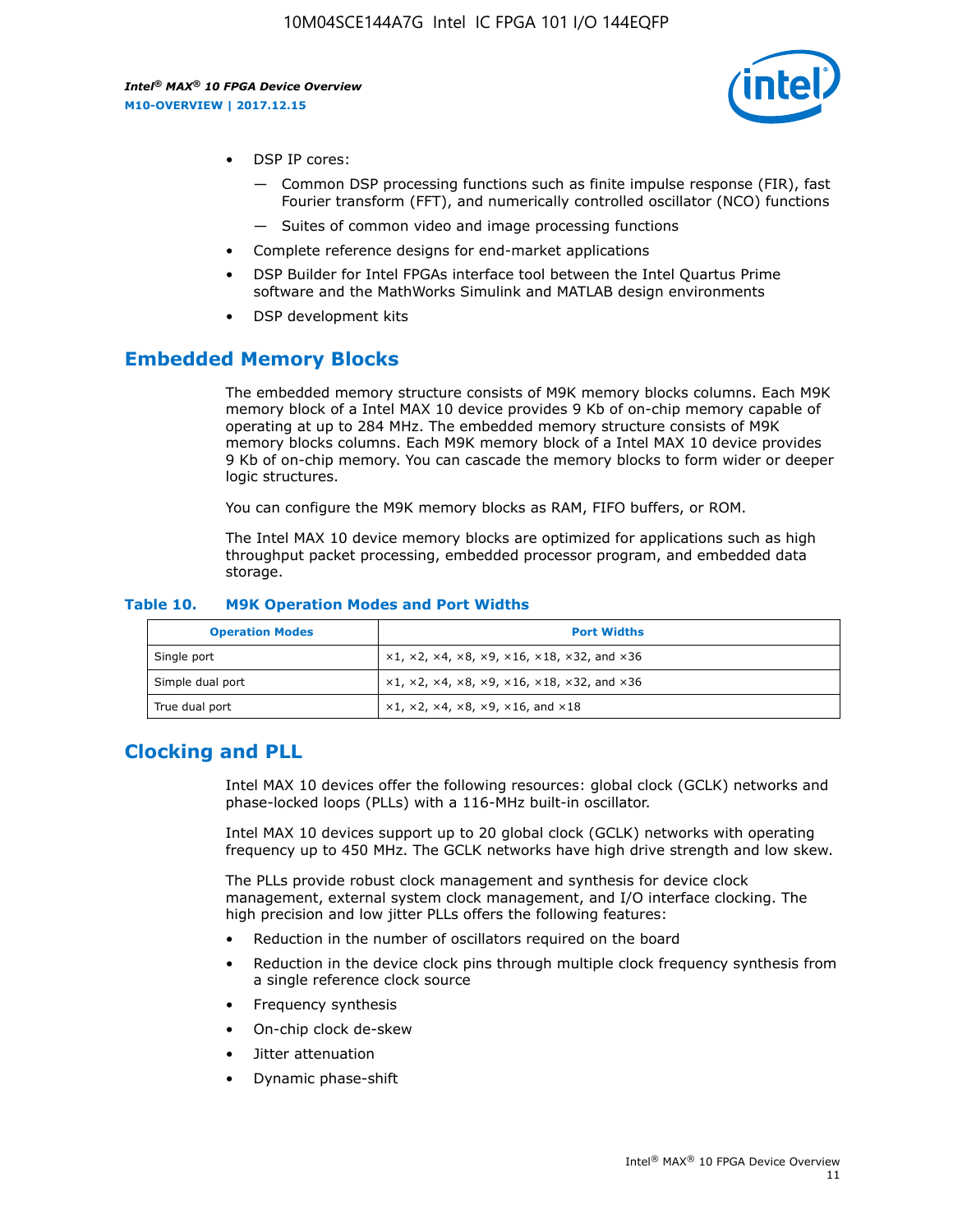

- Zero delay buffer
- Counter reconfiguration
- Bandwidth reconfiguration
- Programmable output duty cycle
- PLL cascading
- Reference clock switchover
- Driving of the ADC block

## **FPGA General Purpose I/O**

The Intel MAX 10 I/O buffers support a range of programmable features.

These features increase the flexibility of I/O utilization and provide an alternative to reduce the usage of external discrete components such as a pull-up resistor and a PCI clamp diode.

## **External Memory Interface**

Dual-supply Intel MAX 10 devices feature external memory interfaces solution that uses the I/O elements on the right side of the devices together with the UniPHY IP.

With this solution, you can create external memory interfaces to 16-bit SDRAM components with error correction coding (ECC).

*Note:* The external memory interface feature is available only for dual-supply Intel MAX 10 devices.

#### **Table 11. External Memory Interface Performance**

| <b>External Memory</b><br>Interface $(3)$ | <b>I/O Standard</b> | <b>Maximum Width</b> | <b>Maximum Frequency (MHz)</b> |
|-------------------------------------------|---------------------|----------------------|--------------------------------|
| <b>DDR3 SDRAM</b>                         | $SSTL-15$           | 16 bit $+8$ bit ECC  | 303                            |
| <b>DDR3L SDRAM</b>                        | SSTL-135            | 16 bit $+8$ bit ECC  | 303                            |
| <b>DDR2 SDRAM</b>                         | SSTL-18             | 16 bit $+8$ bit ECC  | 200                            |
| LPDDR2 SDRAM                              | HSUL-12             | 16 bit without ECC   | $200^{(4)}$                    |

## **Related Links**

[External Memory Interface Spec Estimator](http://www.altera.com/technology/memory/estimator/mem-emif-index.html)

Provides a parametric tool that allows you to find and compare the performance of the supported external memory interfaces in Intel FPGAs.

 $(3)$  The device hardware supports SRAM. Use your own design to interface with SRAM devices.

 $(4)$  To achieve the specified performance, constrain the memory device I/O and core power supply variation to within ±3%. By default, the frequency is 167 MHz.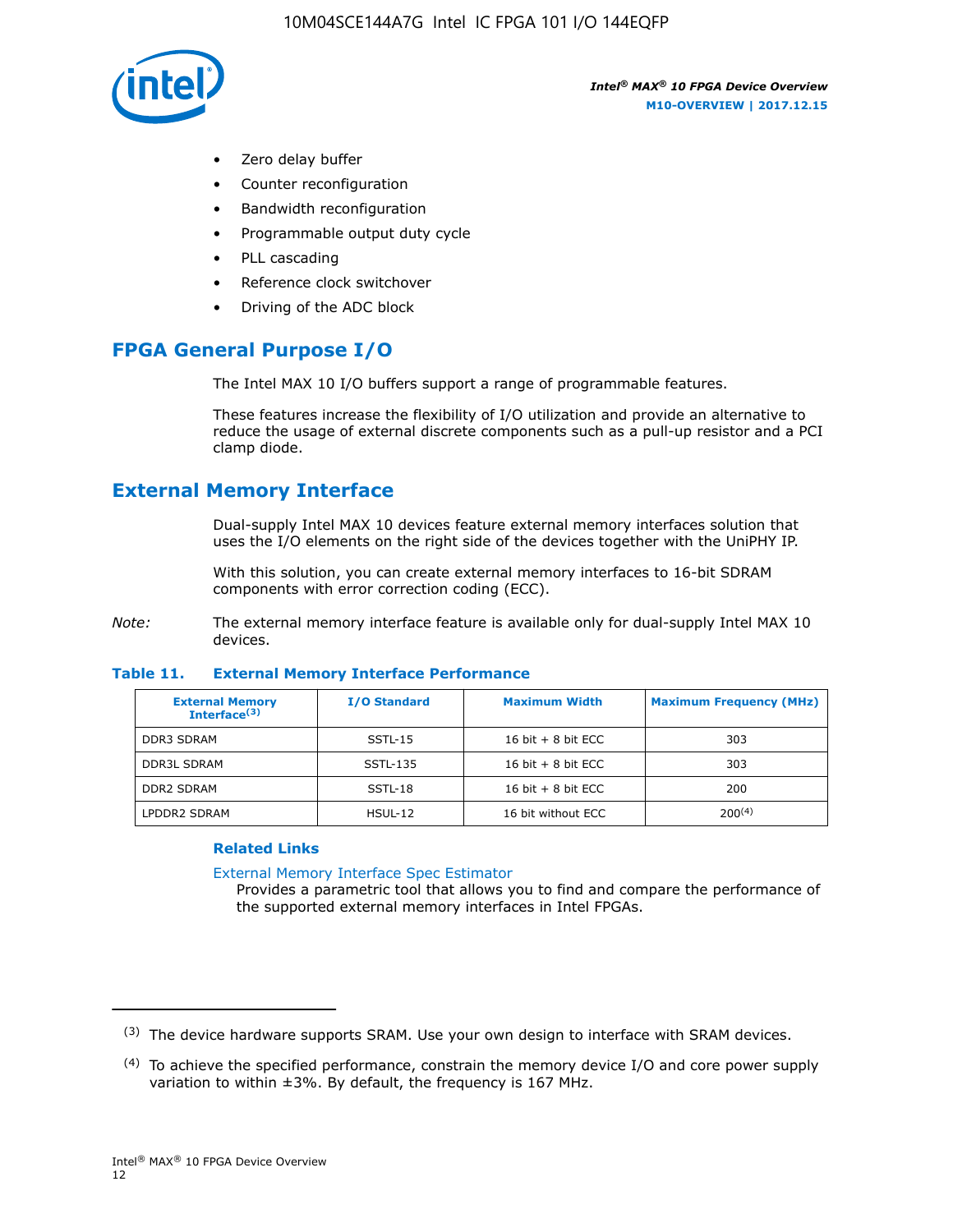

## **Configuration**

## **Table 12. Configuration Features**

| <b>Feature</b>                    | <b>Description</b>                                                                                                                                                                       |
|-----------------------------------|------------------------------------------------------------------------------------------------------------------------------------------------------------------------------------------|
| Dual configuration                | Stores two configuration images in the configuration flash memory (CFM)<br>Selects the first configuration image to load using the CONFIG SEL pin                                        |
| Design security                   | Supports 128-bit key with non-volatile key programming<br>Limits access of the JTAG instruction during power-up in the JTAG secure mode<br>Unique device ID for each Intel MAX 10 device |
| <b>SEU Mitigation</b>             | Auto-detects cyclic redundancy check (CRC) errors during configuration<br>Provides optional CRC error detection and identification in user mode                                          |
| Dual-purpose configuration<br>pin | Functions as configuration pins prior to user mode<br>$\bullet$<br>Provides options to be used as configuration pin or user I/O pin in user mode                                         |
| Configuration data<br>compression | Decompresses the compressed configuration bitstream data in real-time during<br>configuration<br>Reduces the size of configuration image stored in the CFM                               |
| Instant-on                        | Provides the fastest power-up mode for Intel MAX 10 devices.                                                                                                                             |

#### **Table 13. Configuration Schemes for Intel MAX 10 Devices**

| <b>Configuration Scheme</b> | <b>Compression</b> | <b>Encryption</b> | <b>Dual Image</b><br><b>Configuration</b> | <b>Data Width</b> |
|-----------------------------|--------------------|-------------------|-------------------------------------------|-------------------|
| Internal Configuration      | Yes                | Yes               | Yes                                       |                   |
| <b>JTAG</b>                 | _                  |                   | -                                         |                   |

## **Power Management**

## **Table 14. Power Options**

| <b>Power Options</b>                  | <b>Advantage</b>                                                                                                                        |
|---------------------------------------|-----------------------------------------------------------------------------------------------------------------------------------------|
| Single-supply device                  | Saves board space and costs.                                                                                                            |
| Dual-supply device                    | Consumes less power<br>Offers higher performance<br>$\bullet$                                                                           |
| Power management<br>controller scheme | Reduces dynamic power consumption when certain applications are in standby mode<br>Provides a fast wake-up time of less than 1 ms.<br>٠ |

## **Document Revision History for Intel MAX 10 FPGA Device Overview**

| <b>Date</b>   | <b>Version</b> | <b>Changes</b>                                                                                                                                                                                                                       |
|---------------|----------------|--------------------------------------------------------------------------------------------------------------------------------------------------------------------------------------------------------------------------------------|
| December 2017 | 2017.12.15     | Added the U324 package for the Intel MAX 10 single power supply<br>devices.<br>Updated the 10M02 GPIO and LVDS count in the Maximum Resource<br>Counts for Intel MAX 10 Devices table.<br>Updated the I/O vertical migration figure. |
| February 2017 | 2017.02.21     | Rebranded as Intel.                                                                                                                                                                                                                  |
|               |                |                                                                                                                                                                                                                                      |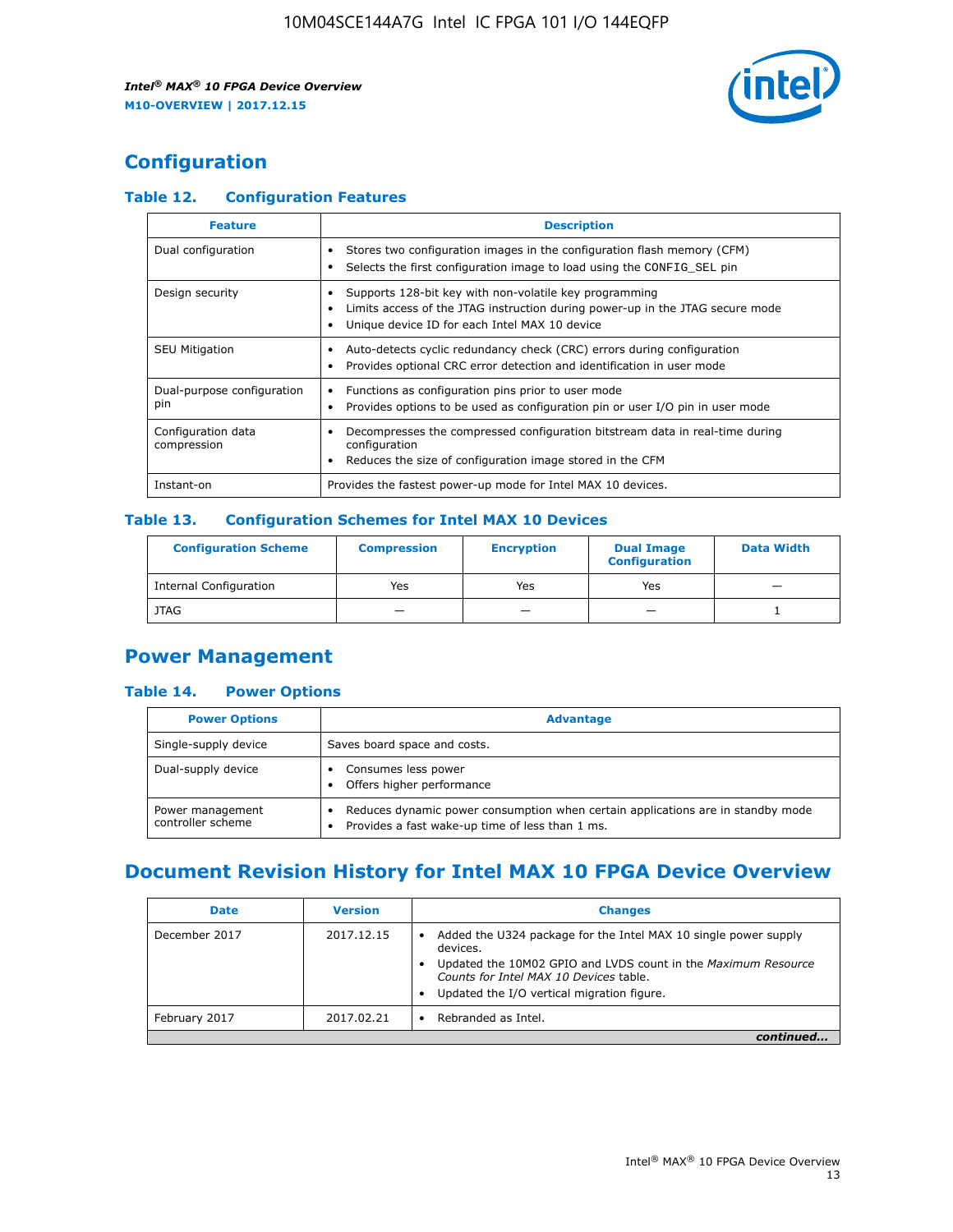

| <b>Date</b>    | <b>Version</b> | <b>Changes</b>                                                                                                                                                                                                                                                                                                                                                                                                                                                                                                                                                                                                                                                                                                                                                                                                                                                                                                                                                                                                                                                                                                                             |
|----------------|----------------|--------------------------------------------------------------------------------------------------------------------------------------------------------------------------------------------------------------------------------------------------------------------------------------------------------------------------------------------------------------------------------------------------------------------------------------------------------------------------------------------------------------------------------------------------------------------------------------------------------------------------------------------------------------------------------------------------------------------------------------------------------------------------------------------------------------------------------------------------------------------------------------------------------------------------------------------------------------------------------------------------------------------------------------------------------------------------------------------------------------------------------------------|
| December 2016  | 2016.12.20     | • Updated EMIF information in the Summary of Features for Intel MAX 10<br>Devices table. EMIF is only supported in selected Intel MAX 10 device<br>density and package combinations, and for 600 Mbps performance, -6<br>device speed grade is required.<br>Updated the device ordering information to include P for leaded<br>package.                                                                                                                                                                                                                                                                                                                                                                                                                                                                                                                                                                                                                                                                                                                                                                                                    |
| May 2016       | 2016.05.02     | Removed all preliminary marks.<br>Update the ADC sampling rate description. The ADC feature monitors<br>$\bullet$<br>single-ended external inputs with a cumulative sampling rate of 25<br>kilosamples per second to 1 MSPS in normal mode.                                                                                                                                                                                                                                                                                                                                                                                                                                                                                                                                                                                                                                                                                                                                                                                                                                                                                                |
| November 2015  | 2015.11.02     | Removed SF feature from the device ordering information figure.<br>$\bullet$<br>Changed instances of Quartus II to Intel Quartus Prime.<br>$\bullet$                                                                                                                                                                                                                                                                                                                                                                                                                                                                                                                                                                                                                                                                                                                                                                                                                                                                                                                                                                                       |
| May 2015       | 2015.05.04     | Added clearer descriptions for the feature options listed in the device<br>$\bullet$<br>ordering information figure.<br>• Updated the maximum dedicated LVDS transmitter count of 10M02<br>device from 10 to 9.<br>Removed the F672 package of the Intel MAX 10 10M25 device:<br>- Updated the devices I/O resources per package.<br>- Updated the I/O vertical migration support.<br>- Updated the ADC vertical migration support.<br>Updated the maximum resources for 10M25 device:<br>- Maximum GPIO from 380 to 360.<br>- Maximum dedicated LVDS transmitter from 26 to 24.<br>- Maximum emulated LVDS transmitter from 181 to 171.<br>- Maximum dedicated LVDS receiver from 181 to 171.<br>Added ADC information for the E144 package of the 10M04 device.<br>$\bullet$<br>Updated the ADC vertical migration diagram to clarify that there are<br>single ADC devices with eight and 16 dual function pins.<br>Removed the note about contacting Altera for DDR3, DDR3L, DDR2,<br>and LPDDR2 external memory interface support. The Intel Quartus<br>Prime software supports these external memory interfaces from version<br>15.0. |
| December 2014  | 2014.12.15     | Changed terms:<br>$\bullet$<br>- "dual image" to "dual configuration image"<br>- "dual-image configuration" to dual configuration"<br>Added memory initialization feature for Flash and Analog devices.<br>$\bullet$<br>Added maximum data retention capacity of up to 20 years for UFM<br>$\bullet$<br>feature.<br>Added maximum operating frequency of 7.25 MHz for serial interface<br>for UFM feature.                                                                                                                                                                                                                                                                                                                                                                                                                                                                                                                                                                                                                                                                                                                                 |
| September 2014 | 2014.09.22     | Initial release.                                                                                                                                                                                                                                                                                                                                                                                                                                                                                                                                                                                                                                                                                                                                                                                                                                                                                                                                                                                                                                                                                                                           |